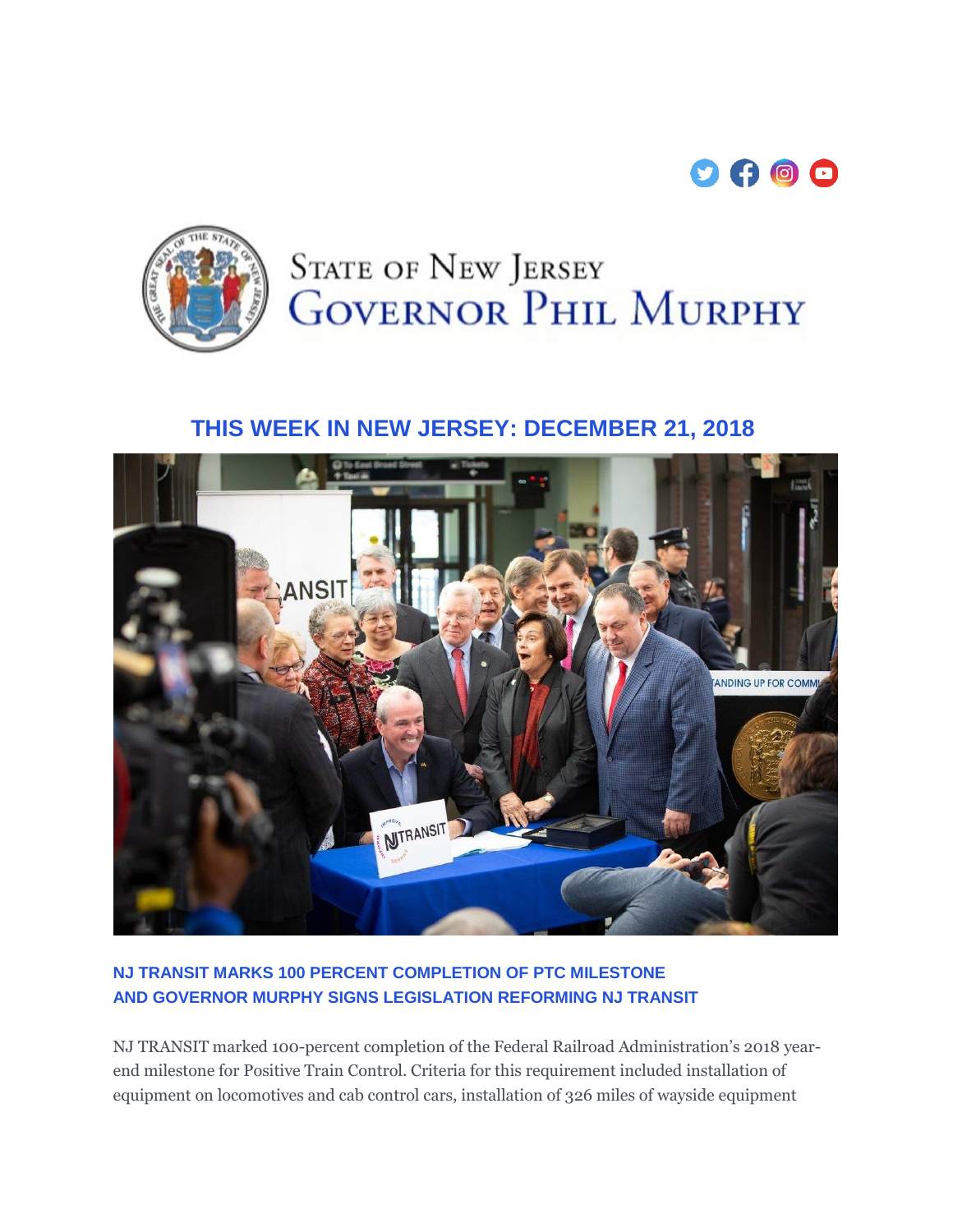including radios, transponders and poles, as well as initiating PTC testing and employee training. The achievement means NJ TRANSIT can apply for an alternative schedule to have PTC fully operational by the end of 2020.

Governor Murphy also signed legislation to comprehensively reform NJ TRANSIT's governance and management to improve service and reliability for New Jersey commuters. The bill includes reforms to NJ TRANSIT's board of directors to make it more responsive to commuters; expands oversight over NJ TRANSIT, both by the public and the Legislature; institutes regular disclosure of accident and safety performance reports; strengthens whistleblower protections; and creates Customer Advocate and Chief Ethics Officer positions within the agency.

"Rebuilding NJ TRANSIT for the one million New Jersey residents who ride the trains and buses every day has been a priority since I began my campaign for Governor," said Governor Murphy. "Thanks to our actions in partnership with our colleagues in the Legislature, NJ TRANSIT will now be able to direct its efforts more efficiently and effectively to improve safety, reliability, and services for commuters. I am proud to sign a bill into law that is committed to putting NJ TRANSIT on a positive track moving forward."

**READ MORE:** [Governor Muprhy Signs Legislation Reforming NJ TRANSIT](https://urldefense.proofpoint.com/v2/url?u=https-3A__t.e2ma.net_click_7mje2_nrddit_fdlbcg&d=DwMFaQ&c=4BTEw-1msHjOY4ITcFLmDM6JB8x6ZgbU2J24IH0HZLU&r=xF3DPDNEH8rwpTwktOjb4MHQ0EgF6v3M0zt3hszQvyU&m=V2_vD_sVzQU6JaJZoSK5o53nMG56uWCHmgHq0vyqFos&s=G1A5TdJomRQ3y2nBXsSz0EDJSjIrmDJPAVcZLZwgqFg&e=)



#### **MURPHY ADMINISTRATION PROPOSES RULES FOR STATE'S RE-ENTRY INTO REGIONAL GREENHOUSE GAS INITIATIVE**

Fulfilling his pledge to restore New Jersey to a national leadership role in the fight against climate change and sea-level rise, Governor Murphy today announced that the Department of Environmental Protection has formally proposed two rules that will steer New Jersey's re-entry into the Regional Greenhouse Gas Initiative.

"Climate change and sea-level rise affect every one of us," Governor Murphy said. "From Superstorm Sandy

to the powerful nor'easters and devastating flooding this year, it is imperative that New Jersey reclaim its leadership role in fighting back. Pulling out of the Regional Greenhouse Gas Initiative in 2012 was not only an abdication of leadership, but it also cost us millions of dollars that could have been used to increase energy efficiency and improve air quality in our communities. This action is an important first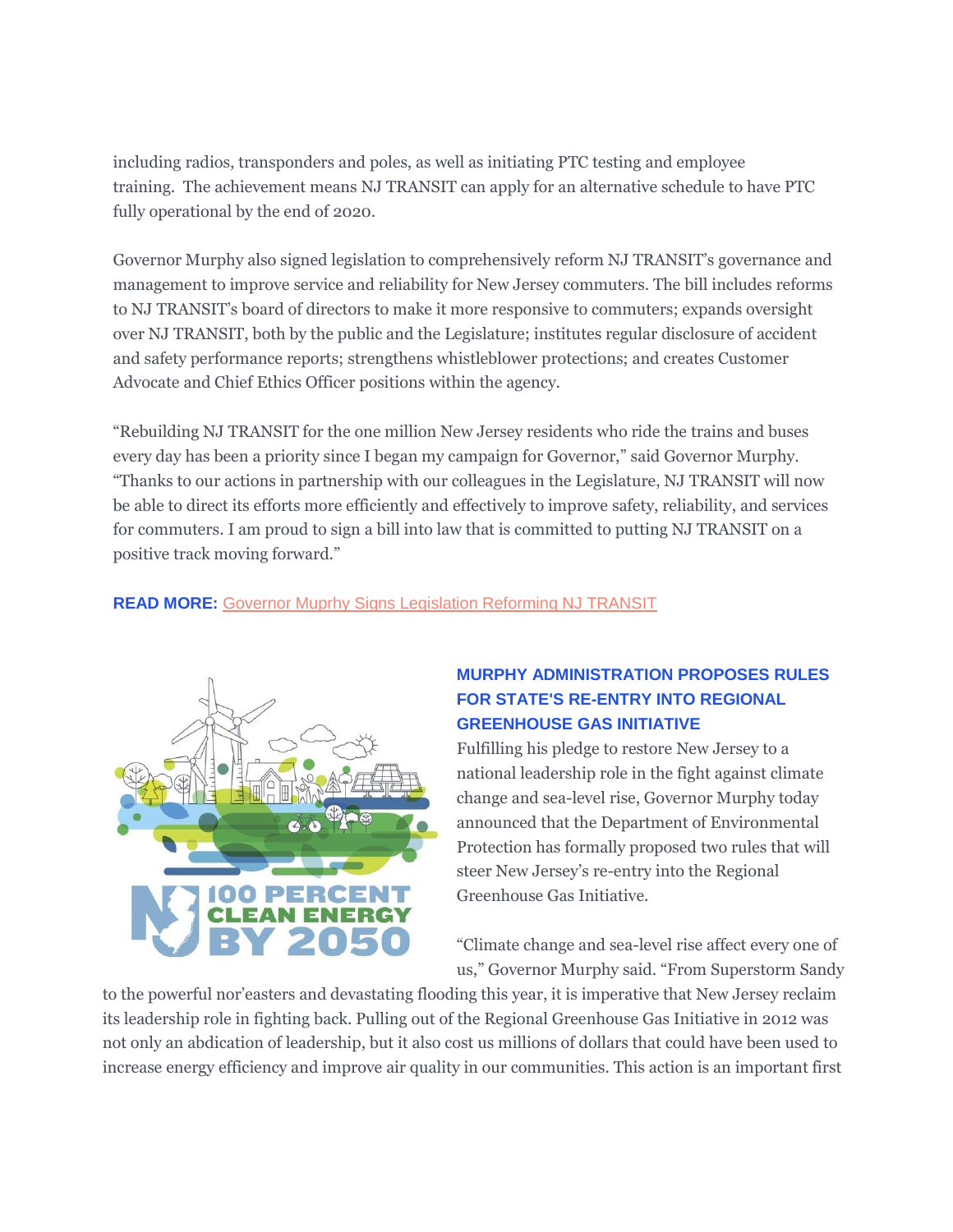step toward restoring our place as a leader in the green economy and keeping us on a path to 100 percent clean energy by 2050 for the benefit of all New Jerseyans." **READ MORE:** [New Jersey Proposes Rules to Re-enter RGGI](https://urldefense.proofpoint.com/v2/url?u=https-3A__t.e2ma.net_click_7mje2_nrddit_v5lbcg&d=DwMFaQ&c=4BTEw-1msHjOY4ITcFLmDM6JB8x6ZgbU2J24IH0HZLU&r=xF3DPDNEH8rwpTwktOjb4MHQ0EgF6v3M0zt3hszQvyU&m=V2_vD_sVzQU6JaJZoSK5o53nMG56uWCHmgHq0vyqFos&s=I9XpU0spuh7XxkHcDuW2svGJnuD_MMhGRZofcmR_W_A&e=)

#### **GOVERNOR MURPHY SIGNS SCHOOL BUS SAFETY LEGISLATION**

Governor Murphy signed a package of school bus safety bills into law. This series of bills raises safety standards for school buses and school bus operators in the State of New Jersey.

"After the tragic school bus accident in Paramus earlier this year, it became clearer than ever that we must act to protect our children and educators through common sense school bus safety reforms," said Governor Murphy. "Thanks to our actions in partnership with the Legislature, parents will be able to send their children



to school knowing that school buses and school bus drivers are being held to extremely high standards designed to ensure the safety of students."

**READ MORE:** [Governor Murphy Signs School Bus Safety Legislation](https://urldefense.proofpoint.com/v2/url?u=https-3A__t.e2ma.net_click_7mje2_nrddit_bymbcg&d=DwMFaQ&c=4BTEw-1msHjOY4ITcFLmDM6JB8x6ZgbU2J24IH0HZLU&r=xF3DPDNEH8rwpTwktOjb4MHQ0EgF6v3M0zt3hszQvyU&m=V2_vD_sVzQU6JaJZoSK5o53nMG56uWCHmgHq0vyqFos&s=AQVhHOwrgZ9gFAEI6OFNkeOJxndSyjptUgXHn61jJAY&e=)



### **ATTORNEY GENERAL, DEP COMMISSIONER FILE LAWSUIT CHALLENGING FEDERAL GOVERNMENT'S EFFORTS TO ALLOW OFFSHORE DRILLING IN NJ**

In an effort to prevent the federal government from allowing harmful drilling off the New Jersey coast, Attorney General Gurbir S. Grewal and Department of Environmental Protection Commissioner Catherine R. McCabe joined a multistate lawsuit to reverse federal approval of seismic testing along the eastern seaboard.

"New Jersey officials have consistently told

Washington that we don't want offshore drilling off our coast," said Attorney General Grewal. "But the Federal Government is putting the fossil fuel industry above New Jersey residents, above our environment, and above the law. The Federal Government's decision is flat out wrong, and offshore